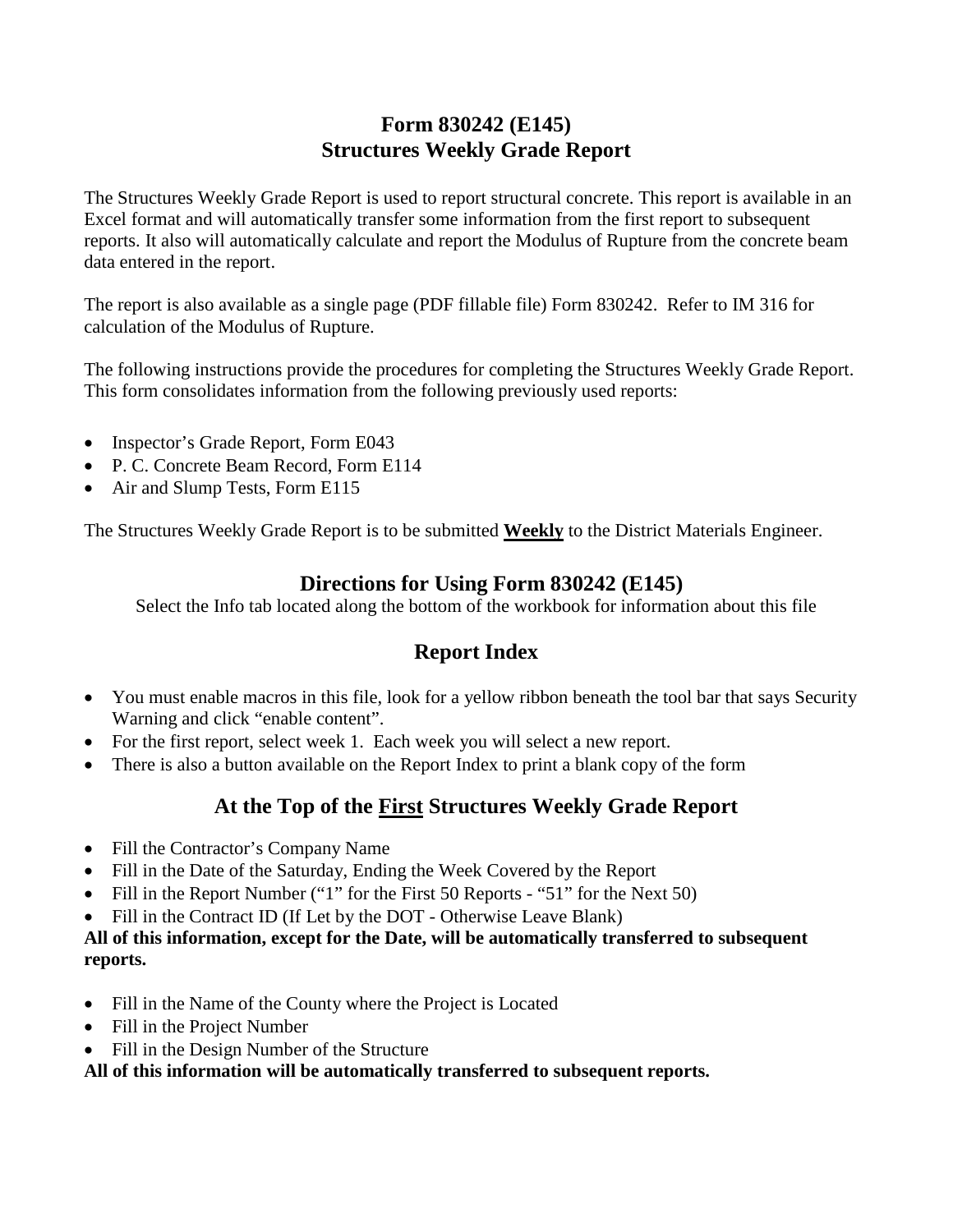## **In the Pour Record (the upper boxed in section of the report)**

For Each Unit of the Structure Placed:

- Record the Date the Unit was Poured
- Record the Mix Number of the Concrete Used
- Record the Unit Poured (Footing, Column, Cap or Etc.)
- Record the Name of the Plant where the Concrete was Produced
- Record the Plan Quantity Volume of the Unit Being Placed
- Record the Actual Volume of Concrete Used for the Pour
- The Plan Total This Report (this will be Calculated Automatically)
- Record the Number of the Concrete Treatment (see numbered treatments in box on the report)
- Record the % of Air in the Concrete Mix (Additional Air Tests are to be recorded in the box provided on the report)
- Record the Slump Measurement of the Concrete Mix (Additional Slump Tests are to be recorded in the box provided on the report)

#### **Additional Slump Tests, Air Tests, Beam Numbers of Beams Made, & Remarks Section**

- Record Additional Air & Slump Tests, along with the Unit the tests represent, and the Date that the Unit was placed
- Record the Beam Number of additional beams made, along with the Date Made & Unit of the Structure that the Beam represents
- Record any pertinent remarks

#### **Beam Data Record (the lower boxed in section of the report) Report the Beam Made and Beam Tested Information on the Same Report**

- Record the Date the Beam Was Made
- Record the Mix Number Used
- Record the Beam Number Assigned to the Beam